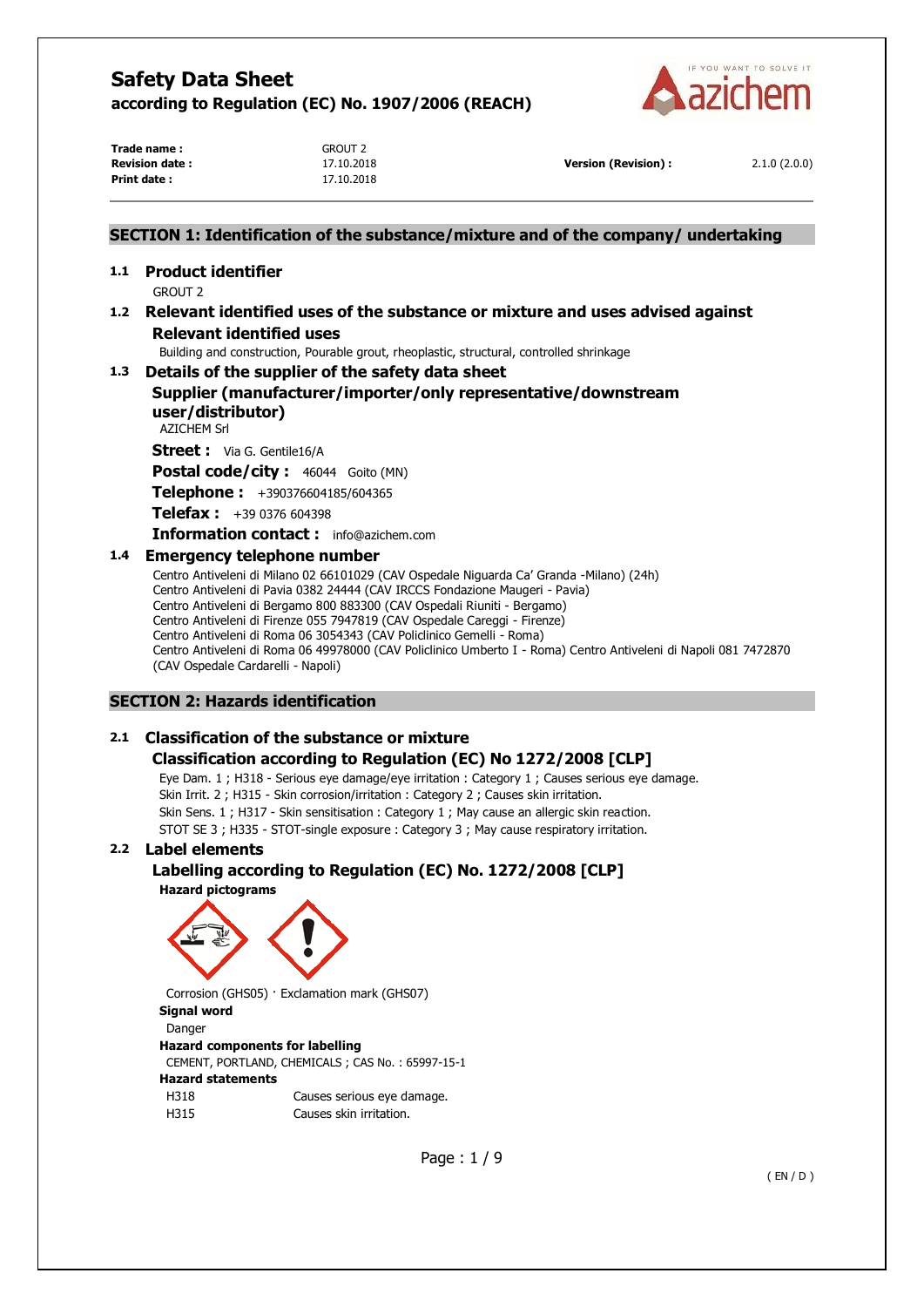

| Trade name:           | <b>GROUT 2</b> |                     |              |
|-----------------------|----------------|---------------------|--------------|
| <b>Revision date:</b> | 17.10.2018     | Version (Revision): | 2.1.0(2.0.0) |
| Print date:           | 17.10.2018     |                     |              |
|                       |                |                     |              |

| H317                            | May cause an allergic skin reaction.                                                                                                |
|---------------------------------|-------------------------------------------------------------------------------------------------------------------------------------|
| H335                            | May cause respiratory irritation.                                                                                                   |
| <b>Precautionary statements</b> |                                                                                                                                     |
| P <sub>261</sub>                | Avoid breathing dust/fume/gas/mist/vapours/spray.                                                                                   |
| P <sub>264</sub>                | Wash hands thoroughly after handling.                                                                                               |
| P <sub>280</sub>                | Wear protective gloves/protective clothing/eye protection/face protection.                                                          |
| P302+P352                       | IF ON SKIN: Wash with plenty of water/                                                                                              |
| P333+P313                       | If skin irritation or rash occurs: Get medical advice/attention.                                                                    |
| P305+P351+P338                  | IF IN EYES: Rinse cautiously with water for several minutes. Remove contact lenses, if present<br>and easy to do. Continue rinsing. |
| P310                            | Immediately call a POISON CENTER/doctor                                                                                             |
| P304+P340                       | IF INHALED: Remove person to fresh air and keep comfortable for breathing.                                                          |
| thar hasarda                    |                                                                                                                                     |

## **2.3 Other hazards**

None

## **SECTION 3: Composition/information on ingredients**

#### **3.2 Mixtures**

#### **Hazardous ingredients**

CEMENT, PORTLAND, CHEMICALS ; EC No. : 266-043-4; CAS No. : 65997-15-1 Weight fraction :  $\geq 40 - 50 \%$ Classification 1272/2008 [CLP] : Eye Dam. 1 ; H318 Skin Irrit. 2 ; H315 Skin Sens. 1 ; H317 STOT SE 3 ; H335

#### **Additional information**

Full text of H- and EUH-statements: see section 16.

## **SECTION 4: First aid measures**

#### **4.1 Description of first aid measures**

When in doubt or if symptoms are observed, get medical advice.

#### **Following inhalation**

Remove victim out of the danger area. Symptoms may develop several hours following exposure; medical observation therefore necessary for at least 48 hours.

#### **In case of skin contact**

May cause an allergic skin reaction. Wash immediately with: Water Remove contaminated, saturated clothing immediately. In case of skin irritation, consult a physician. In case of skin reactions, consult a physician.

#### **After eye contact**

After contact with the eyes, rinse with water with the eyelids open for a sufficient length of time, then consult an ophthalmologist immediately.

#### **After ingestion**

Never give anything by mouth to an unconscious person or a person with cramps.

#### **4.2 Most important symptoms and effects, both acute and delayed**

On contact with moist skin may cause thickening, cracking and cracking of the skin. Prolonged contact in combination with existing abrasions can cause burns. Direct contact with the product may cause corneal injury due to mechanical stress, immediate or delayed irritation or inflammation. The direct contact with large quantities of product dry or with projections of wet product can cause effects ranging from irritation ocular moderate (eg. Conjunctivitis or blepharitis) to chemical burns and blindness. Dust may irritate throat and respiratory system. Coughing, sneezing and panting may occur as a result of exposure above the occupational exposure limits. May cause an allergic skin reaction.

#### **4.3 Indication of any immediate medical attention and special treatment needed**  None

## **SECTION 5: Firefighting measures**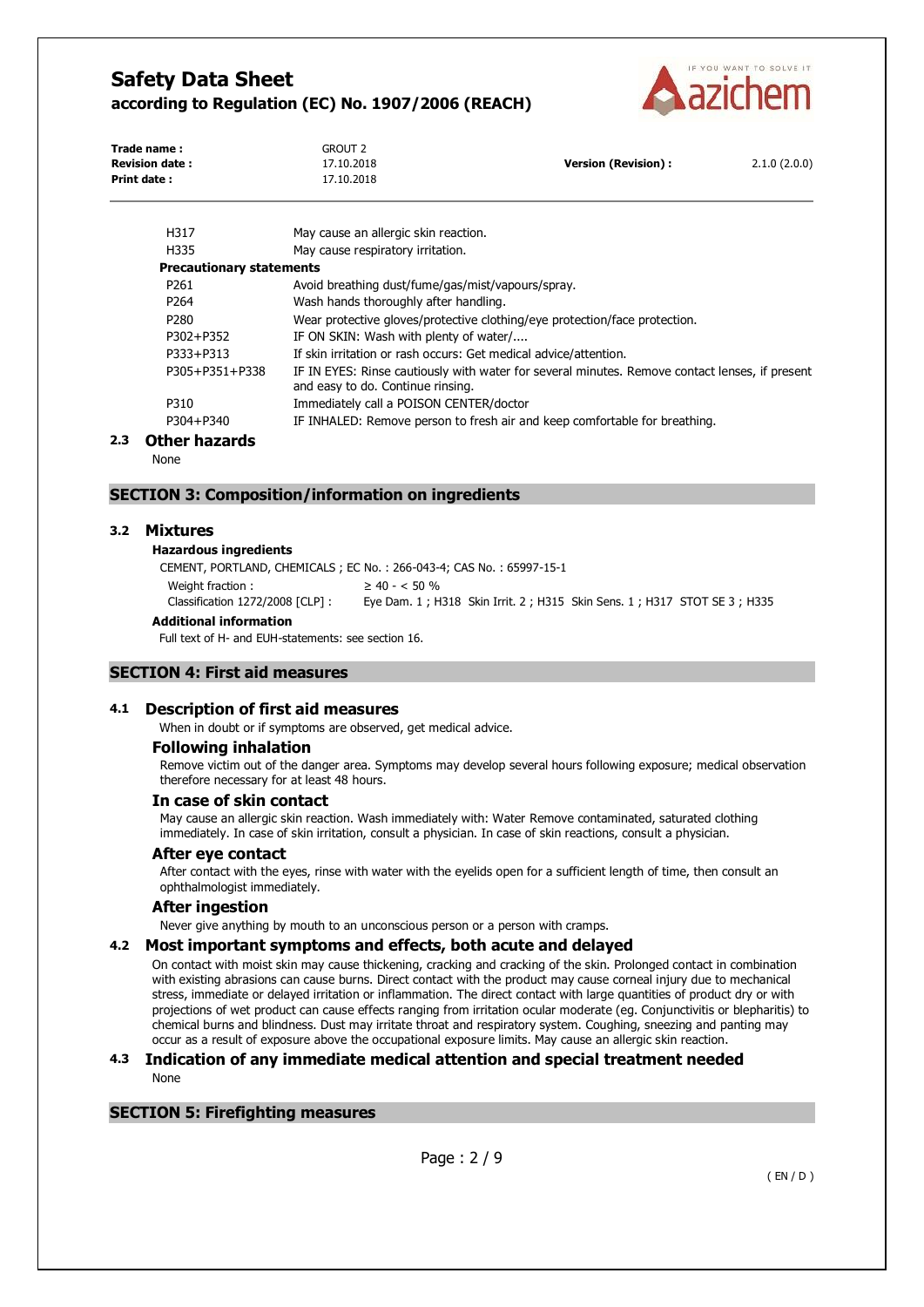

**Trade name :** GROUT 2 **Print date :** 17.10.2018

**Revision date :** 17.10.2018 **Version (Revision) :** 2.1.0 (2.0.0)

# **5.1 Extinguishing media**

## **Suitable extinguishing media**

Extinguishing powder alcohol resistant foam Carbon dioxide (CO2) Water mist

## **5.2 Special hazards arising from the substance or mixture**

None

## **5.3 Advice for firefighters**

Remove persons to safety.

## **Special protective equipment for firefighters**

Do not inhale explosion and combustion gases. Use appropriate respiratory protection.

## **SECTION 6: Accidental release measures**

## **6.1 Personal precautions, protective equipment and emergency procedures**

Clear spills immediately. Wear a self-contained breathing apparatus and chemical protective clothing.

#### **For non-emergency personnel**

Remove persons to safety.

## **6.2 Environmental precautions**

Do not allow to enter into surface water or drains. In case of gas escape or of entry into waterways, soil or drains, inform the responsible authorities.

## **6.3 Methods and material for containment and cleaning up**

#### **For containment**

Absorb with liquid-binding material (e.g. sand, diatomaceous earth, acid- or universal binding agents). Collect in closed and suitable containers for disposal.

#### **For cleaning up**

The contaminated area should be cleaned up immediately with: Water Retain contaminated washing water and dispose it.

## **6.4 Reference to other sections**

Reference to other sections Safe handling: see section 7 Personal protection equipment: see section 8

## **SECTION 7: Handling and storage**



## **7.1 Precautions for safe handling**

## **Protective measures**

**Specific requirements or handling rules**  Do not breathe dust. Do not breathe gas/fumes/vapour/spray. See section 8.

## **Advices on general occupational hygiene**

Normal precautions taken when handling chemicals should be observed.

## **7.2 Conditions for safe storage, including any incompatibilities**

Only use containers specifically approved for the substance/product.

## **Requirements for storage rooms and vessels**

Keep in a cool, well-ventilated place. Protect against UV-radiation/sunlight Humidity.

## **Hints on joint storage**

**Storage class :** 13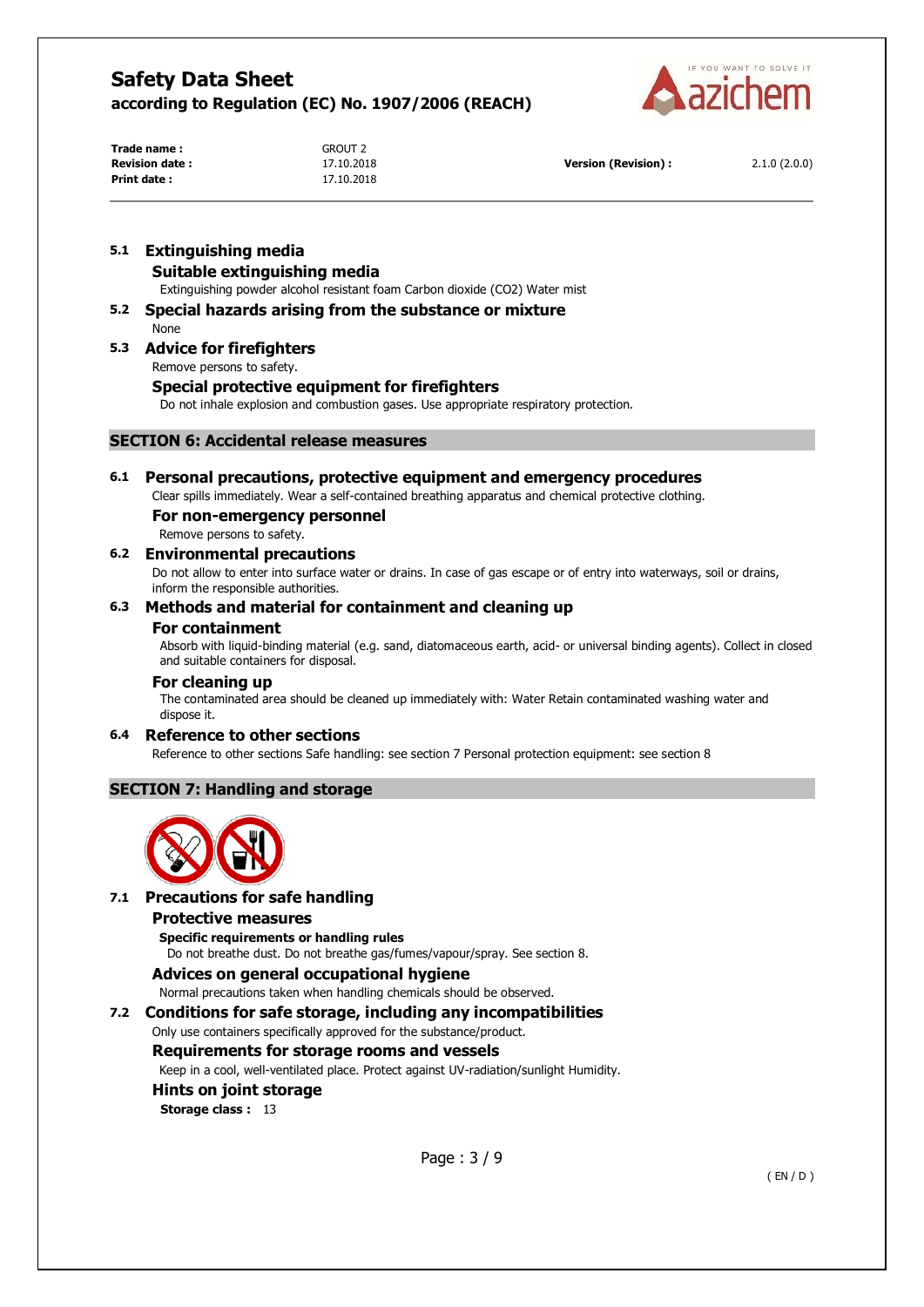

| Trade name:           | <b>GROUT 2</b> |                      |              |
|-----------------------|----------------|----------------------|--------------|
| <b>Revision date:</b> | 17.10.2018     | Version (Revision) : | 2.1.0(2.0.0) |
| Print date:           | 17.10.2018     |                      |              |

**Storage class (TRGS 510) :** 13

#### **Keep away from**

Store at least 3 metres apart from: Chemicals/products that react together readily

#### **Further information on storage conditions**

Keep container tightly closed and in a well-ventilated place.

#### **7.3 Specific end use(s)**

None

#### **SECTION 8: Exposure controls/personal protection**

#### **8.1 Control parameters**

# **DNEL/DMEL and PNEC values**

## **DNEL/DMEL**

Exposure route : Thhalation Exposure frequency : Short-term (acute) Limit value :  $1 \text{ ma/m}^3$ 

Limit value type : DNEL worker (local) ( CEMENT, PORTLAND, CHEMICALS ; CAS No. : 65997-15-1 )

#### **8.2 Exposure controls**

#### **Appropriate engineering controls**

If local exhaust ventilation is not possible or not sufficient, the entire working area must be ventilated by technical means. If technical exhaust or ventilation measures are not possible or insufficient, respiratory protection must be worn.

#### **Personal protection equipment**



When using do not eat, drink, smoke, sniff.

## **Eye/face protection**

**Suitable eye protection**  Eye glasses with side protection DIN EN 166

## **Skin protection**

**Hand protection** 

Tested protective gloves must be worn DIN EN 374

#### **Respiratory protection**

Quarter-face mask (DIN EN 140) Half-face mask (DIN EN 140) Filtering Half-face mask (DIN EN 149)

## **SECTION 9: Physical and chemical properties**

#### **9.1 Information on basic physical and chemical properties**

## **Safety relevant basis data**

| Aspect                                      |                 | powder             |
|---------------------------------------------|-----------------|--------------------|
| Colour                                      |                 | gray               |
| <b>Odour</b>                                |                 | none               |
| Melting point/melting range:                | (1013 hPa)      | No data available  |
| <b>Vapour density</b>                       | $($ (air = 1) ) | Data not available |
| Initial boiling point and boiling<br>range: | (1013 hPa)      | No data available  |
| Decomposition temperature :                 |                 | No data available  |
| <b>Self flammability</b>                    |                 | not applicable     |
| Flash point:                                |                 | Not flammable      |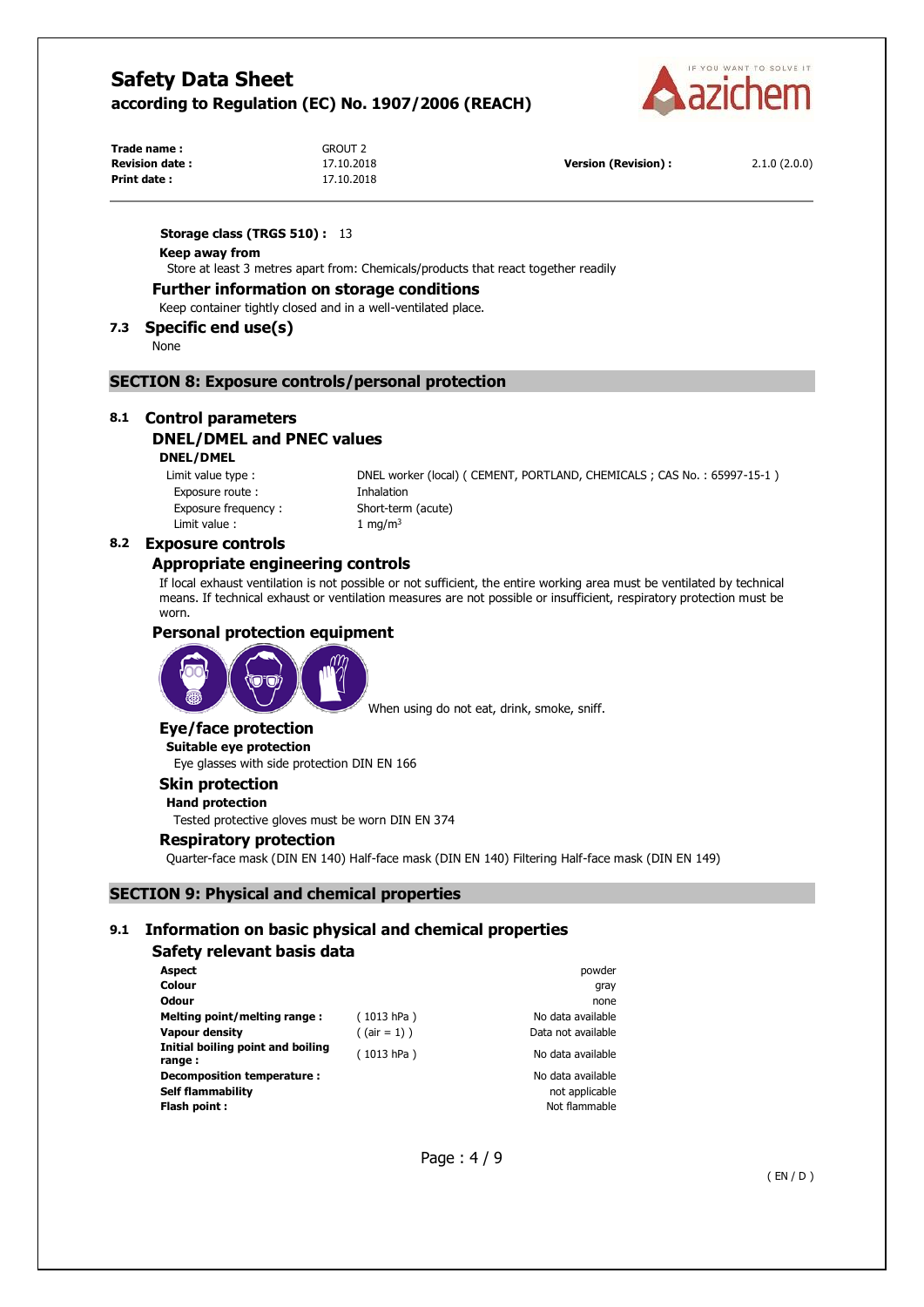

| Trade name:<br><b>Revision date:</b><br><b>Print date:</b> | <b>GROUT 2</b><br>17.10.2018<br>17.10.2018 | <b>Version (Revision):</b> | 2.1.0(2.0.0) |
|------------------------------------------------------------|--------------------------------------------|----------------------------|--------------|
| Flammability (solid, gas)                                  |                                            | Data not available         |              |
| Lower explosion limit :                                    |                                            | No data available          |              |
| <b>Upper explosion limit:</b>                              |                                            | No data available          |              |
| <b>Explosive properties</b>                                |                                            | Not applicable             |              |
| Vapour pressure                                            | (20 °C)                                    | negligible                 |              |
| Density:                                                   | (20 °C )                                   | No data available          |              |
| <b>Water solubility:</b>                                   | $20 °C$ )                                  | almost insoluble           |              |
| pH:                                                        |                                            | 11<br>>                    |              |
| <b>Log Pow</b>                                             | (20 °C)                                    | not applicable             |              |
| Viscosity:                                                 | (20 °C )                                   | No data available          |              |
| <b>Odour threshold</b>                                     |                                            | Data not available         |              |

## **9.2 Other information**

None

#### **SECTION 10: Stability and reactivity**

#### **10.1 Reactivity**

Basic reaction when in mixed with water before to became a solid inert compound.

**Evaporation rate Evaporation rate Data not available Maximum VOC content (EC) :**  $\hspace{1.6cm}$  **0** Wt % **Oxidizing properties** Not oxidising

#### **10.2 Chemical stability**

Stable under recommended storage and handling conditions. See section 7. No additional measures necessary.

#### **10.3 Possibility of hazardous reactions**

No hazardous reactions when stored and handled properly.

## **10.4 Conditions to avoid**

Protect from contact with water to avoid solidification of the product.

## **10.5 Incompatible materials**

Acid

## **10.6 Hazardous decomposition products**

None

## **SECTION 11: Toxicological information**

## **11.1 Information on toxicological effects**

## **Acute effects**

**Acute oral toxicity** 

It has no significant toxicity properties.

#### **Acute dermal toxicity**

| Parameter:                                 | LD50 (CEMENT, PORTLAND, CHEMICALS; CAS No.: 65997-15-1) |
|--------------------------------------------|---------------------------------------------------------|
| Exposure route:                            | Dermal                                                  |
| Species :                                  | Rabbit                                                  |
| Effective dose:                            | $>$ 2000 mg/kg bw/day                                   |
| Exposure time:                             | 24 davs                                                 |
| It has no significant toxicity properties. |                                                         |

#### **Irritant and corrosive effects**

#### **Primary irritation to the skin**

On contact with moist skin may cause thickening, cracking and cracking of the skin. Prolonged contact in combination with existing abrasions can cause burns.

#### **Irritation to eyes**

Direct contact with the product may cause corneal injury due to mechanical stress, immediate or delayed irritation or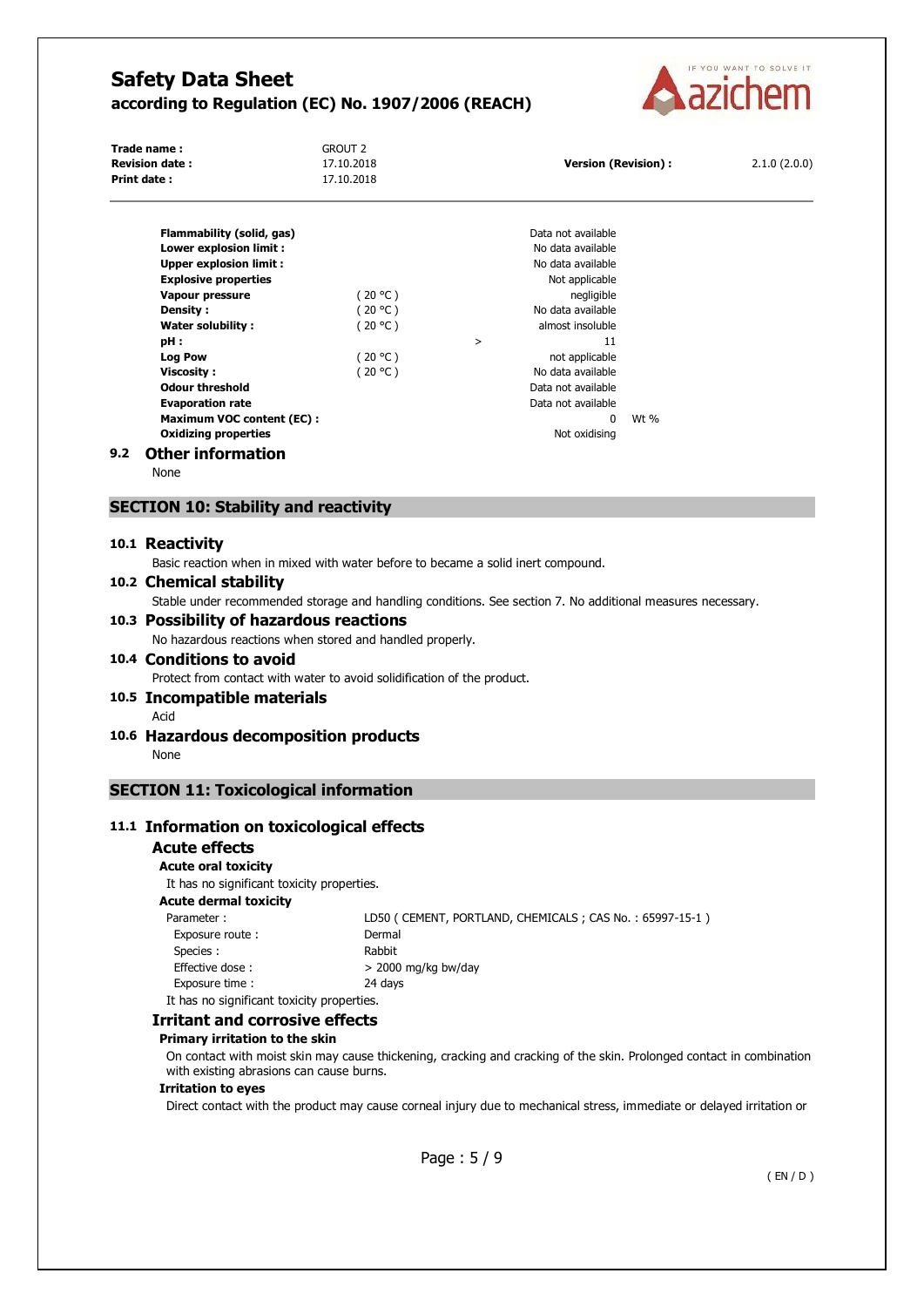

| Trade name:           | <b>GROUT 2</b> |                            |              |
|-----------------------|----------------|----------------------------|--------------|
| <b>Revision date:</b> | 17.10.2018     | <b>Version (Revision):</b> | 2.1.0(2.0.0) |
| Print date:           | 17.10.2018     |                            |              |

inflammation. The direct contact with large quantities of product dry or with projections of wet product can cause effects ranging from irritation ocular moderate (eg. Conjunctivitis or blepharitis) to chemical burns and blindness.

## **Irritation to respiratory tract**

Dust may irritate throat and respiratory system. Coughing, sneezing and panting may occur as a result of exposure above the occupational exposure limits.

#### **Sensitisation**

#### **In case of skin contact**

Eczema can be developed as a result of exposure to dust damp, caused both by the high pH which induces irritant contact dermatitis after prolonged contact, either by an immunological reaction to Cr (VI) soluble which causes allergic contact dermatitis.

## **In case of inhalation**

not sensitising.

## **Repeated dose toxicity (subacute, subchronic, chronic)**

#### **Subacute inhalation toxicity**

The available evidence indicates clearly that occupational exposure to cement dust content in the product causes deficits in lung function. However, the evidence available at present are insufficient to establish with certainty the dose-response relationship for these effects.

#### **Chronic inhalation toxicity**

There were no chronic effects or effects at low concentrations.

## **CMR effects (carcinogenicity, mutagenicity and toxicity for reproduction)**

The ingredients in this mixture do not meet the criteria for classification as CMR according to CLP.

## **SECTION 12: Ecological information**

Do not allow uncontrolled discharge of product into the environment.

## **12.1 Toxicity**

No information available.

## **12.2 Persistence and degradability**

Poorly watersoluble, inorganic product. Can be mechanically precipitated to a large extent in biological sewage plants.

## **12.3 Bioaccumulative potential**

#### not applicable **12.4 Mobility in soil**

Low solubility in soil.

## **12.5 Results of PBT and vPvB assessment**

This product is none, or does not contain a substance called a PBT or vPvB

#### **12.6 Other adverse effects**  No information available.

**12.7 Additional ecotoxicological information** 

None

## **SECTION 13: Disposal considerations**

## **13.1 Waste treatment methods**

## **Product/Packaging disposal**

Dispose according to legislation.

## **SECTION 14: Transport information**

## **14.1 UN number**

No dangerous good in sense of these transport regulations.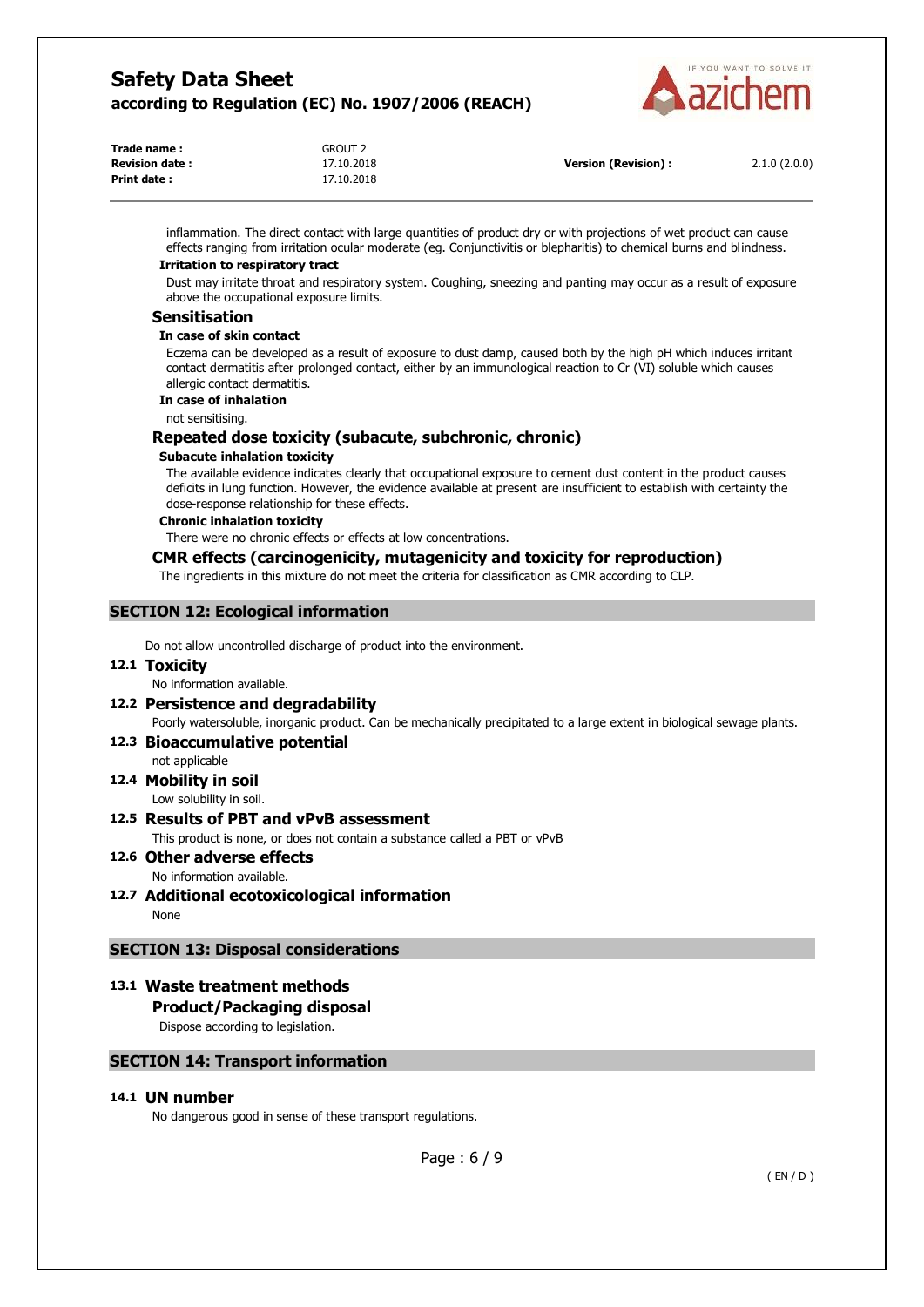

| Trade name :          | GROUT 2    |                     |              |
|-----------------------|------------|---------------------|--------------|
| <b>Revision date:</b> | 17.10.2018 | Version (Revision): | 2.1.0(2.0.0) |
| Print date:           | 17.10.2018 |                     |              |

#### **14.2 UN proper shipping name**

No dangerous good in sense of these transport regulations.

#### **14.3 Transport hazard class(es)**

No dangerous good in sense of these transport regulations.

#### **14.4 Packing group**

No dangerous good in sense of these transport regulations.

#### **14.5 Environmental hazards**

No dangerous good in sense of these transport regulations.

## **14.6 Special precautions for user**

None

#### **14.7 Transport in bulk according to Annex II of Marpol and the IBC Code**  not applicable

## **SECTION 15: Regulatory information**

## **15.1 Safety, health and environmental regulations/legislation specific for the substance or mixture**

#### **EU legislation**

Regulation (EC) 1907/2006 (REACh).

Regulation (EC) No 1272/2008 (CLP).

Regulation (EU) 2015/830 requirements for the compilation of safety data sheets.

Amendings, for the purposes of its adaptation to technical and scientific progress, Regulation (EC) No 1272/2008: Commission Regulation (EC) No 790/2009 (I ATP). Commission Regulation (EU) No 286/2011(II ATP). Commission Regulation (EU) No 618/2012 (III ATP). Commission Regulation (EU) No 487/2013 (IV ATP). Commission Regulation (EU) No 944/2013 (V ATP). Commission Regulation (EU) No 605/2014 (VI ATP). Commission Regulation (EU) No 1297/2014 (VII ATP). Commission Regulation (EU) No 2015/1221 (VIII ATP).

#### **Other regulations (EU)**

**Regulation (CE) 1907/2006: Substance of very high concern included in the SVHC Candidate List**  None

#### **National regulations**

Italy: Legislative Decree 81/2008 (Consolidated Law on protection of health and safety at work), as amended and Directive 2009/161/UE - chemical risk assessment in accordance with Title IX

#### **Water hazard class (WGK)**

Class : nwg (Non-hazardous to water) Classification according to VwVwS

#### **15.2 Chemical safety assessment**

not applicable

#### **SECTION 16: Other information**

#### **16.1 Indication of changes**

02. Labelling according to Regulation (EC) No. 1272/2008 [CLP] · 15. EU legislation

#### **16.2 Abbreviations and acronyms**

**LEGENDA:**

| ADR:          | Accord européen relative au transport international des marchandises dangereuses par route (accordo<br>europeo relativo al trasporto internazionale delle merci pericolose su strada) |
|---------------|---------------------------------------------------------------------------------------------------------------------------------------------------------------------------------------|
| ASTM:         | ASTM International, originariamente nota come American Society for Testing and Materials (ASTM)                                                                                       |
| EINECS:       | European Inventory of Existing Commercial Chemical Substances (Registro Europeo delle Sostanze<br>chimiche in Commercio)                                                              |
| EC(0/50/100): | Effective Concentration 0/50/100 (Concentrazione Effettiva Massima per 0/50100% degli Individui)                                                                                      |
| LC(0/50/100): | Lethal Concentration 0/50/100 (Concentrazione Letale per 0/50100% degli Individui)                                                                                                    |
| IC50:         | Inhibitor Concentration 50 (Concentrazione Inibente per il 50% degli Individui)                                                                                                       |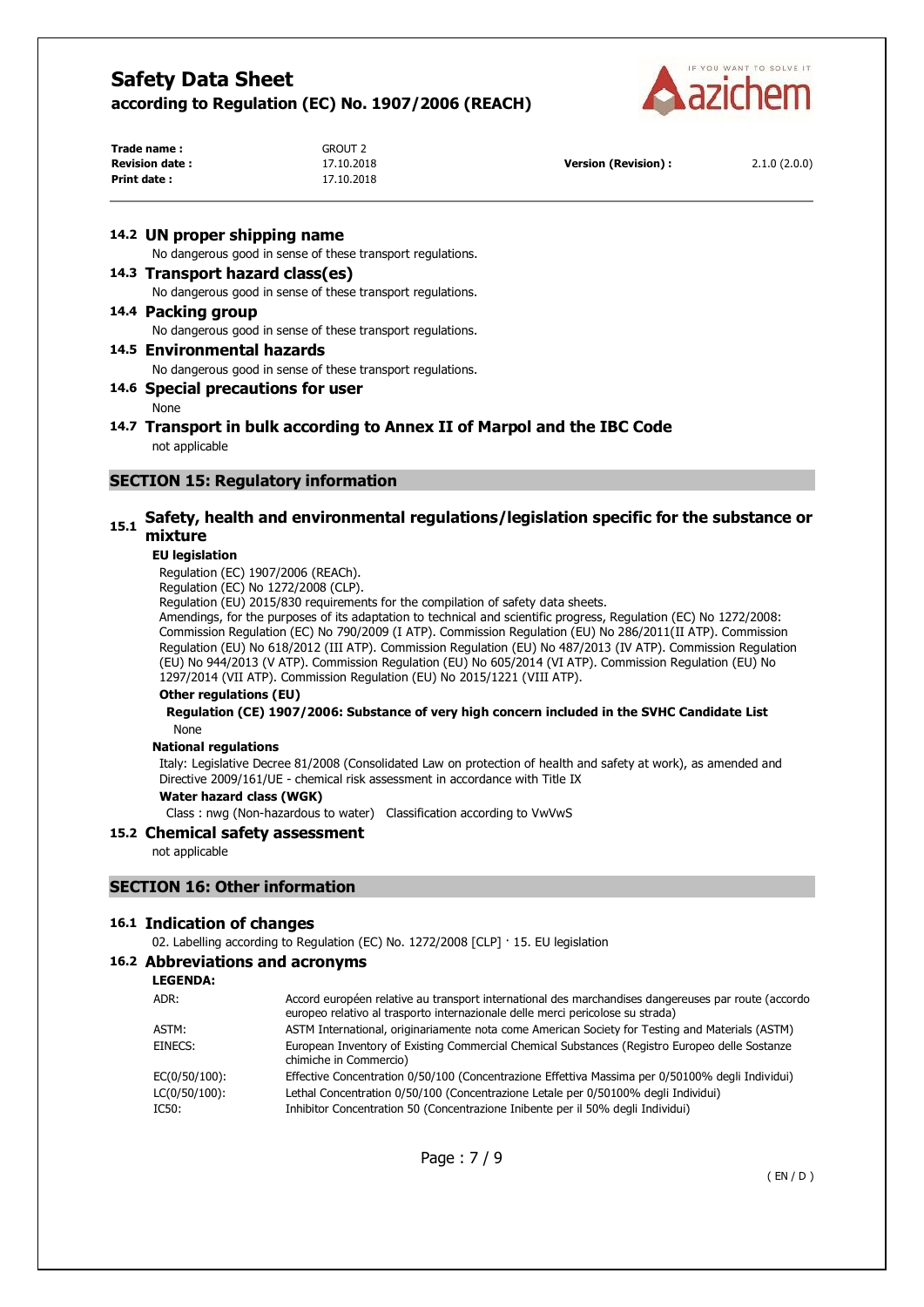

| Trade name :           |                             | <b>GROUT 2</b>                                                                                                                                            |                                                                                                                                                                                      |              |
|------------------------|-----------------------------|-----------------------------------------------------------------------------------------------------------------------------------------------------------|--------------------------------------------------------------------------------------------------------------------------------------------------------------------------------------|--------------|
| <b>Revision date :</b> |                             | 17.10.2018                                                                                                                                                | <b>Version (Revision):</b>                                                                                                                                                           | 2.1.0(2.0.0) |
| Print date :           |                             | 17.10.2018                                                                                                                                                |                                                                                                                                                                                      |              |
| NOEL:                  |                             | No Observed Effect Level (Dose massima senza effetti)                                                                                                     |                                                                                                                                                                                      |              |
| NOEC:                  |                             |                                                                                                                                                           | No Observed Effect Concentration (Concentrazione massima senza effetti)                                                                                                              |              |
| LOEC:                  |                             | effetto)                                                                                                                                                  | Lowest Observed Effect Concentration (Concentrazione massima alla quale è possibile evidenziare un                                                                                   |              |
| DNEL:                  |                             | Derived No Effect Level (Dose derivata di non effetto)                                                                                                    |                                                                                                                                                                                      |              |
| DMEL:                  |                             | Derived Minimum Effect Level (Dose derivata di minimo effetto)                                                                                            |                                                                                                                                                                                      |              |
| CLP:                   |                             |                                                                                                                                                           | Classification, Labelling and Packaging (Classificazione, Etichettatura e Imballaggio)                                                                                               |              |
| CSR:                   |                             | Rapporto sulla Sicurezza Chimica (Chemical Safety Report)                                                                                                 |                                                                                                                                                                                      |              |
|                        | $LD(0/50/100)$ :            | Lethal Dose 0/50/100 (Dose Letale per 0/50/100% degli Individui)                                                                                          |                                                                                                                                                                                      |              |
| IATA:                  |                             |                                                                                                                                                           | International Air Transport Association (Associazione Internazionale del Trasporto Aereo)                                                                                            |              |
| ICAO:                  |                             |                                                                                                                                                           | International Civil Aviation Organization (Organizzazione Internazionale dell'Aviazione Civile)                                                                                      |              |
|                        | Codice IMDG:                |                                                                                                                                                           | International Maritime Dangerous Goods code (Codice sul Regolamento del Trasporto Marittimo)                                                                                         |              |
| PBT:                   |                             |                                                                                                                                                           | Persistent, bioaccumulative and toxic (sostanze persistenti bioaccumulabili e tossiche)                                                                                              |              |
| RID:                   |                             |                                                                                                                                                           | Règlement concernent le transport International ferroviaire des marchandises Dangereuses<br>(Regolamento concernente il trasporto Internazionale ferroviario delle merci Pericolose) |              |
| STEL:                  |                             | Short term exposure limit (limite di esposizione a breve termine)                                                                                         |                                                                                                                                                                                      |              |
| TLV:                   |                             | Threshold limit value (soglia di valore limite)                                                                                                           |                                                                                                                                                                                      |              |
| TWA:                   |                             | Time Weighted Average (media ponderata nel tempo)                                                                                                         |                                                                                                                                                                                      |              |
| UE:                    |                             | Unione Europea                                                                                                                                            |                                                                                                                                                                                      |              |
| vPvB:                  |                             |                                                                                                                                                           | Very persistent very bioaccumulative (sostanze molto persistenti e molto bioaccumulabili)                                                                                            |              |
| N.D.:                  |                             | Non disponibile.                                                                                                                                          |                                                                                                                                                                                      |              |
| N.A.:                  |                             | Non applicabile                                                                                                                                           |                                                                                                                                                                                      |              |
| AwSV.:                 |                             | Ordinance on facilities for handling substances that are hazardous to water (Verordnung über Anlagen<br>zum Umgang mit wassergefährdenden Stoffen (AwSV)) |                                                                                                                                                                                      |              |
| PNEC:                  |                             | Predicted No Effect Concentration                                                                                                                         |                                                                                                                                                                                      |              |
| PNOS:                  |                             | Particulates not Otherwise Specified                                                                                                                      |                                                                                                                                                                                      |              |
| BOD:                   |                             | Biochemical Oxygen Demand                                                                                                                                 |                                                                                                                                                                                      |              |
| COD:                   |                             | Chemical Oxygen Demand                                                                                                                                    |                                                                                                                                                                                      |              |
| BCF:                   |                             | <b>BioConcentration Factor</b>                                                                                                                            |                                                                                                                                                                                      |              |
| TRGS:                  |                             | Federal Institute for Occupational Safety and Health, Germany                                                                                             | Technische Regeln für Gefahrstoffe -Technical Rules for Hazardous Substances, defined by The                                                                                         |              |
| LCL <sub>o</sub> :     |                             | Lethal Concentration Low (La minima concentrazione letale)                                                                                                |                                                                                                                                                                                      |              |
| ThOD:                  |                             | Theoretical Oxygen Demand                                                                                                                                 |                                                                                                                                                                                      |              |
|                        |                             | 16.3 Key literature references and sources for data                                                                                                       |                                                                                                                                                                                      |              |
|                        | None                        |                                                                                                                                                           |                                                                                                                                                                                      |              |
| 16.4                   |                             | (EC) No 1272/2008 [CLP]                                                                                                                                   | Classification for mixtures and used evaluation method according to regulation                                                                                                       |              |
|                        | calculated.                 |                                                                                                                                                           |                                                                                                                                                                                      |              |
|                        |                             | 16.5 Relevant H- and EUH-phrases (Number and full text)                                                                                                   |                                                                                                                                                                                      |              |
|                        | H315                        | Causes skin irritation.                                                                                                                                   |                                                                                                                                                                                      |              |
|                        | H317                        | May cause an allergic skin reaction.                                                                                                                      |                                                                                                                                                                                      |              |
|                        | H318                        | Causes serious eye damage.                                                                                                                                |                                                                                                                                                                                      |              |
|                        | H335                        | May cause respiratory irritation.                                                                                                                         |                                                                                                                                                                                      |              |
|                        | <b>16.6 Training advice</b> |                                                                                                                                                           |                                                                                                                                                                                      |              |
|                        | None                        |                                                                                                                                                           |                                                                                                                                                                                      |              |
|                        |                             |                                                                                                                                                           |                                                                                                                                                                                      |              |
|                        | None                        | 16.7 Additional information                                                                                                                               |                                                                                                                                                                                      |              |

The above information describes exclusively the safety requirements of the product and is based on our present-day knowledge. The information is intended to give you advice about the safe handling of the product named in this safety data sheet, for storage, processing, transport and disposal. The information cannot be transferred to other products. In the case of mixing the product with other products or in the case of processing, the information on this safety data sheet is not necessarily valid for the new made-up material.